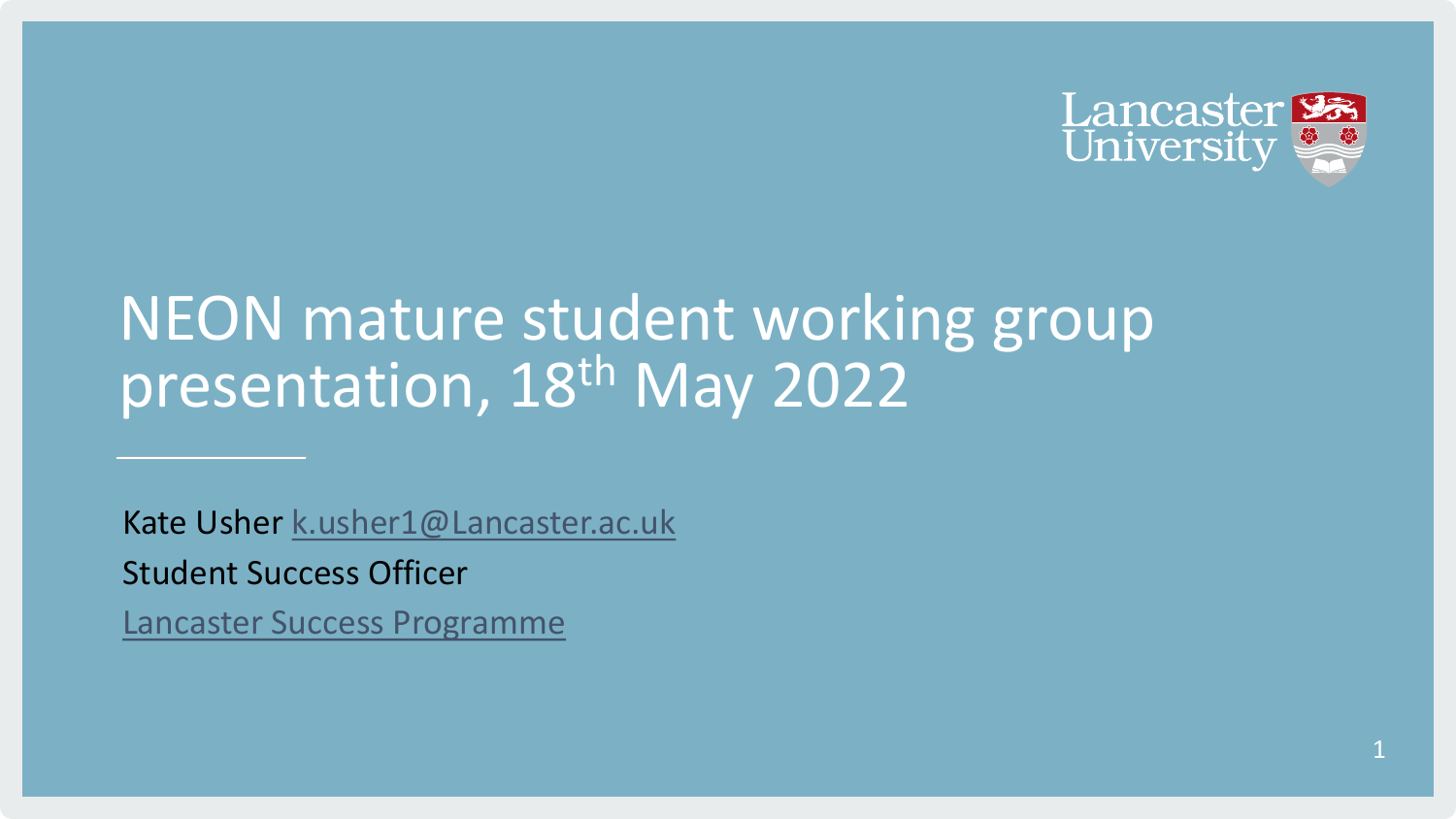

### **Overview**

2

- Student parents and carers at Lancaster
- The Lancaster Success Programme
- Student stories
- Supporting the individual and encouraging institutional change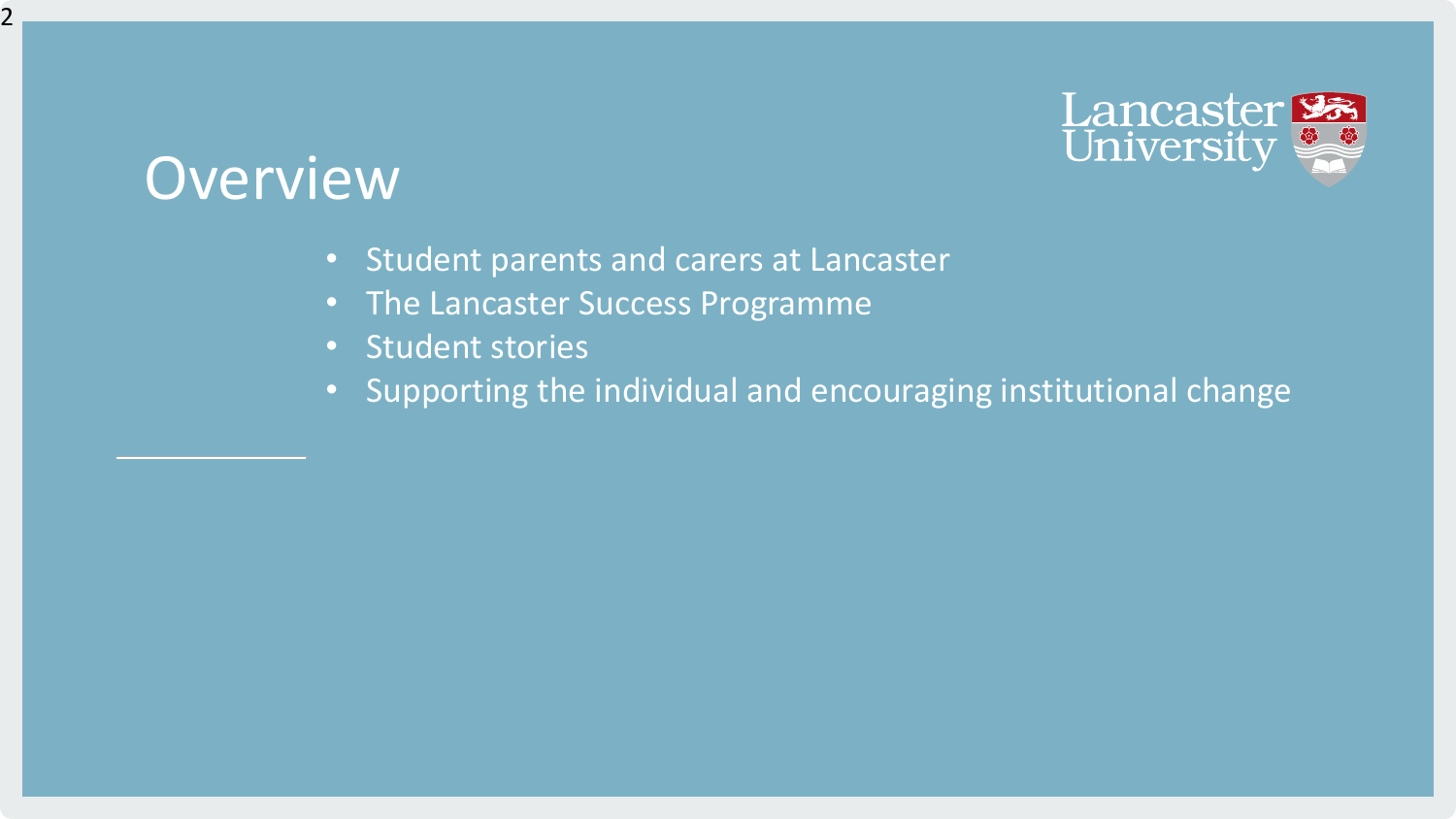

At Lancaster University there is a Student Portal Guide for student parents and carers which offers a wealth of information and advice, including:

- Childcare and caring costs financial support available
- Help with funding and fees
- Support with academic activity
- Pre-School care available on campus
- Facilities for parents on campus baby care room, family study space, family friendly library area, playground etc.
- Wellbeing support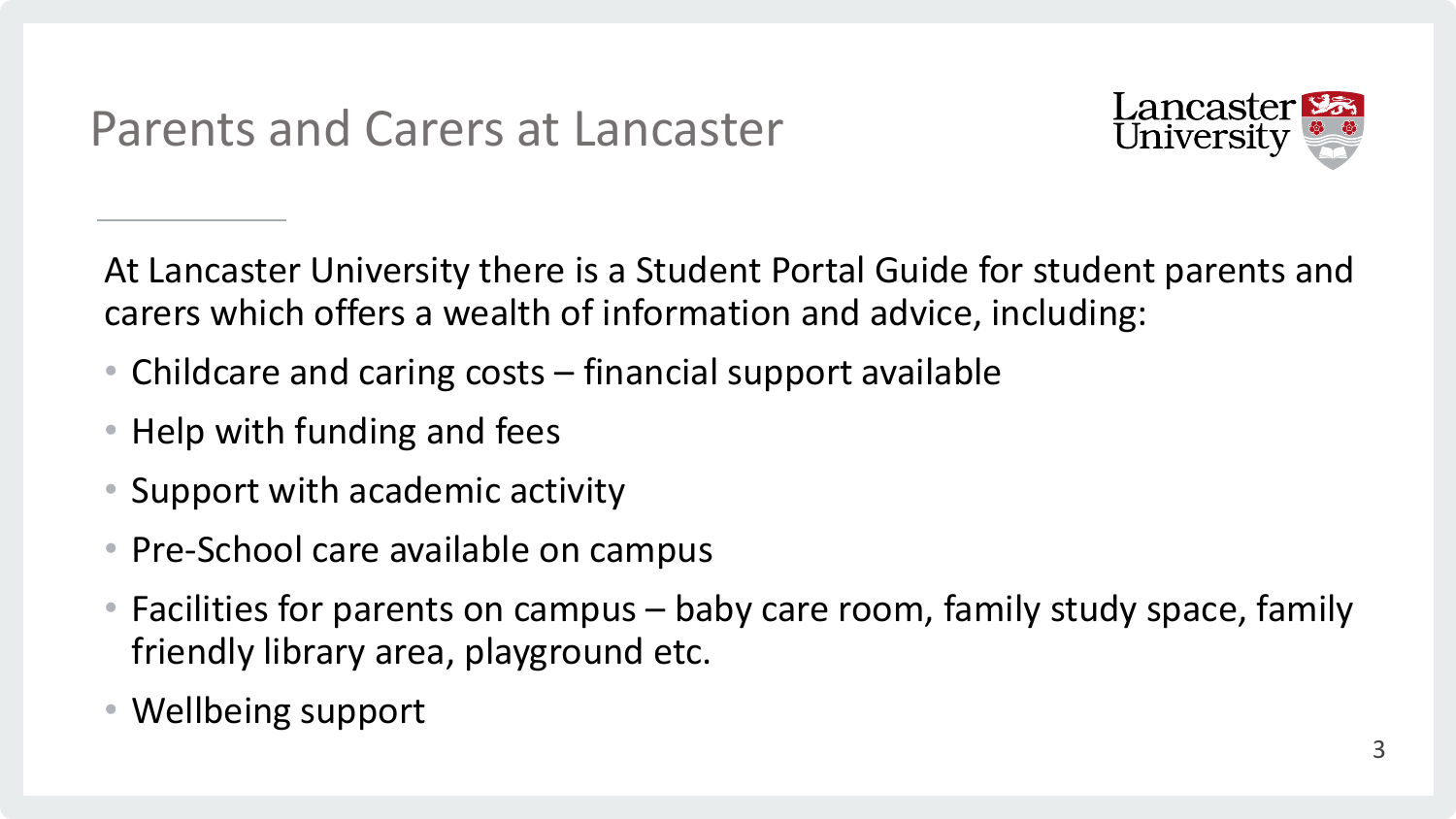Carers are eligible for additional support from the Transitions team as below:



- A Carer is someone who cares for or supports a family member or friend who has a disability, mental ill-health, or has age-related health concerns. Student carers may be eligible for advocacy and support from the Transitions Team to access support services or receive a recommendation for reasonable academic adjustments and a bursar[y](https://www.lancaster.ac.uk/student-and-education-services/money/funding/carers-bursary) if you need to travel to look after someone
- If you are a parent you don't automatically qualify as a Carer. You are considered a Carer if you have a child, or children, with Special Educational Needs or Disabilities (SEND) or other additional needs. Parents can access a wealth of support on the student parents and carers student portal guide and you can check out the **[Lancashire County Council website](http://www.lancashire.gov.uk/children-education-families/childcare-and-family-support/)** for [information on childcare and funding. You can also speak to](mailto:graduateaccommodation@lancaster.ac.uk) **Graduate College** about their termly socials for parents.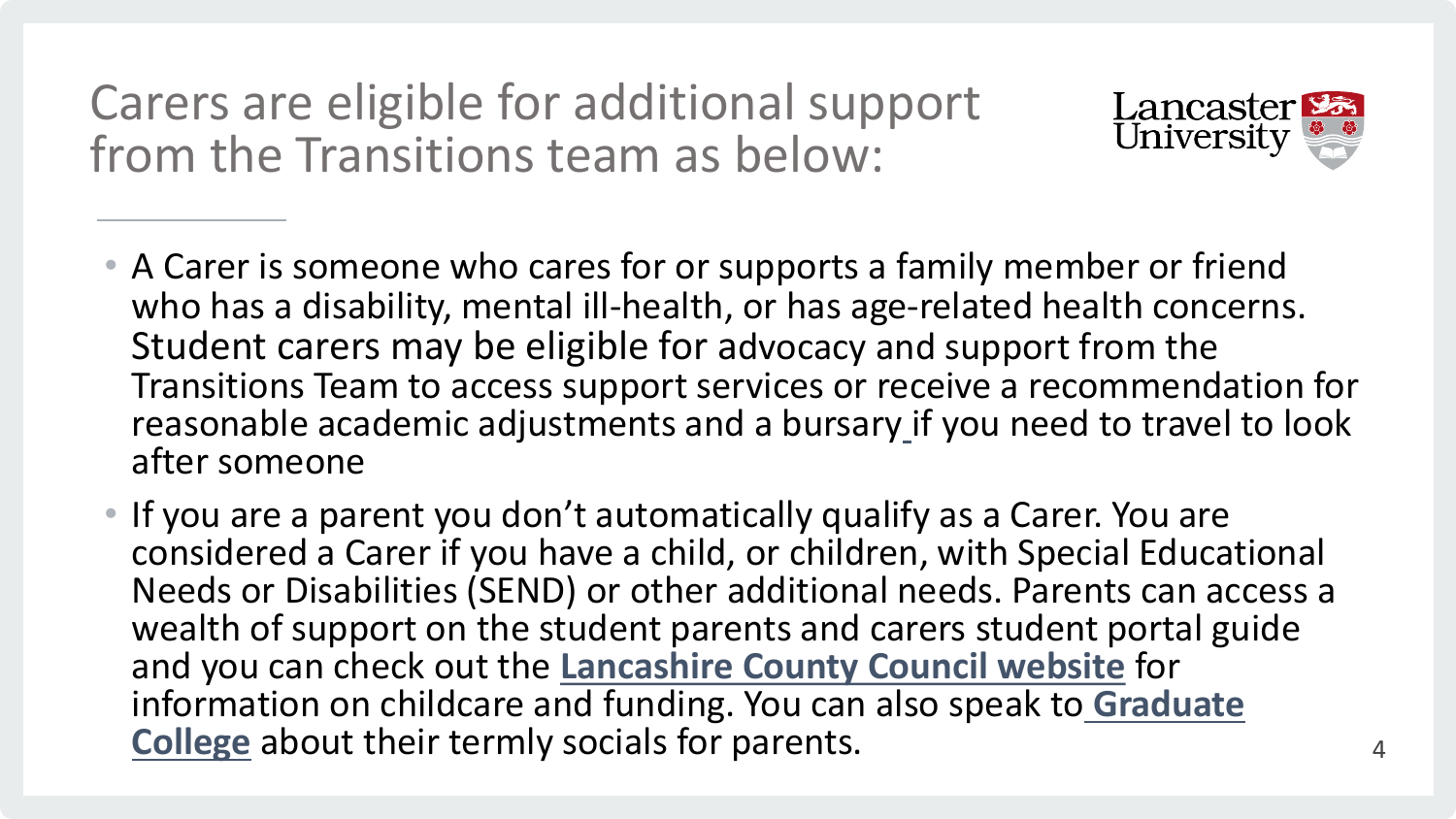## Lancaster Success Programme (LSP)

5

#### Social Mobility & Student Success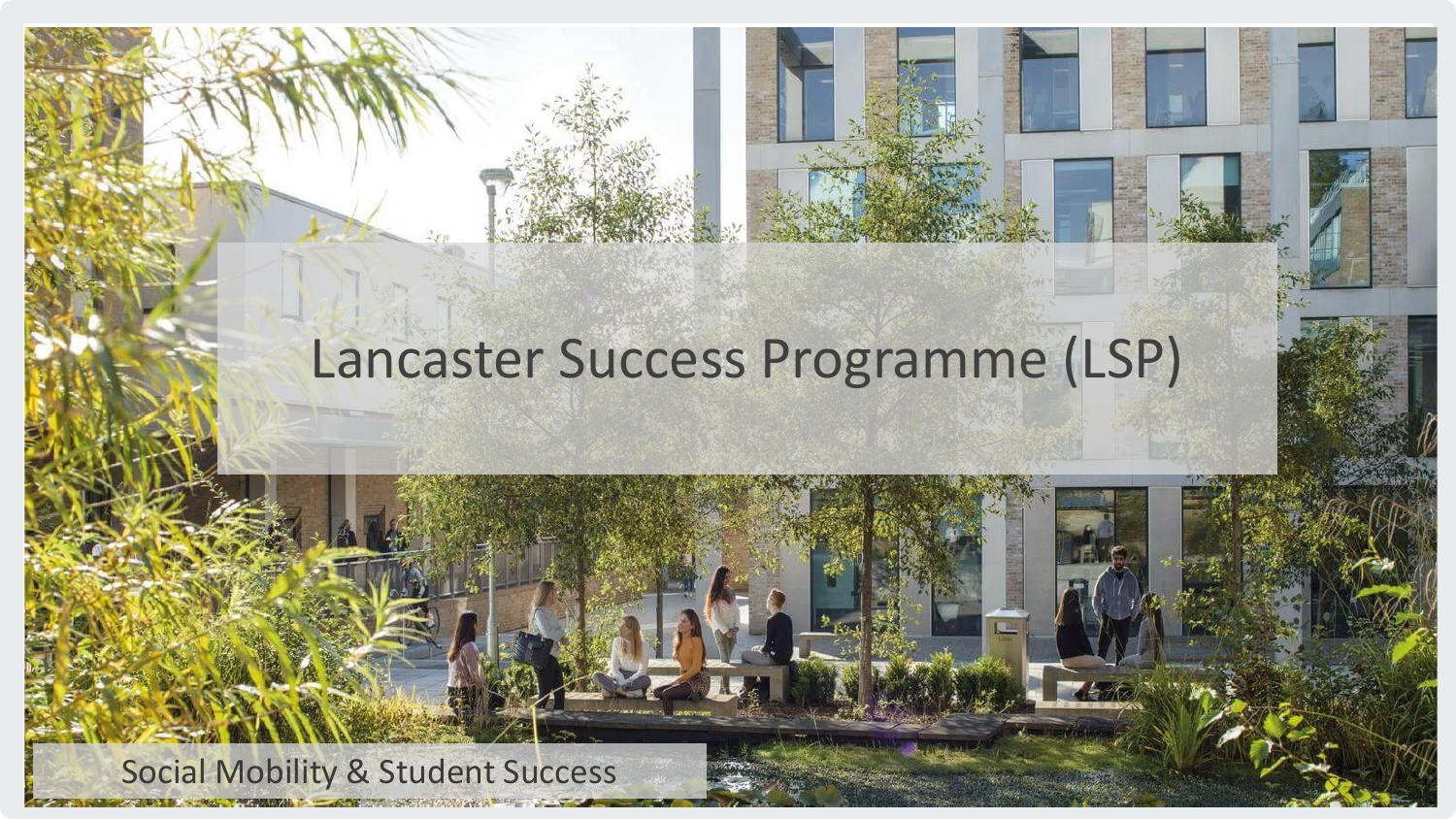What is the Lancaster Success Programme?



A targeted support programme for students from widening participation (WP) backgrounds, including parents and carers.

- Outcomes:
	- to enhance the pre-arrival experience;
	- to empower students to maximise their potential and achieve academic success;
	- to facilitate students' personal development and engagement;
	- to encourage a sense of belonging among students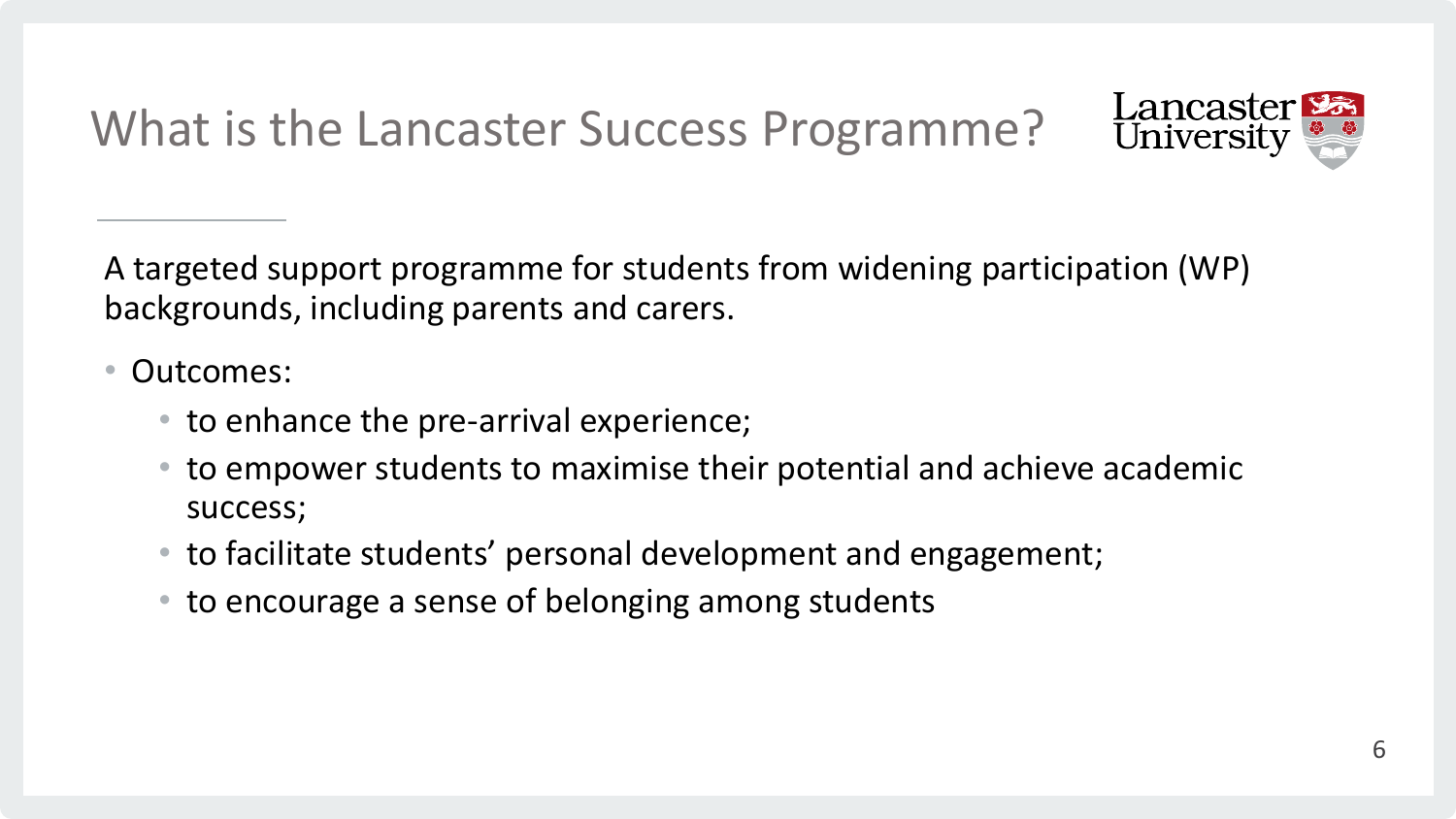

- Pre-arrival events (in person and online)
- 1:1 coaching informed personal development sessions with a dedicated Student Success Advisor (usually 2 per term)
- Action Learning Sets (usually 3 per term)
- Social events throughout the year
- Newsletter
- Opportunities to shape the LSP community
- Access to an enrichment fund
- Referral routes to support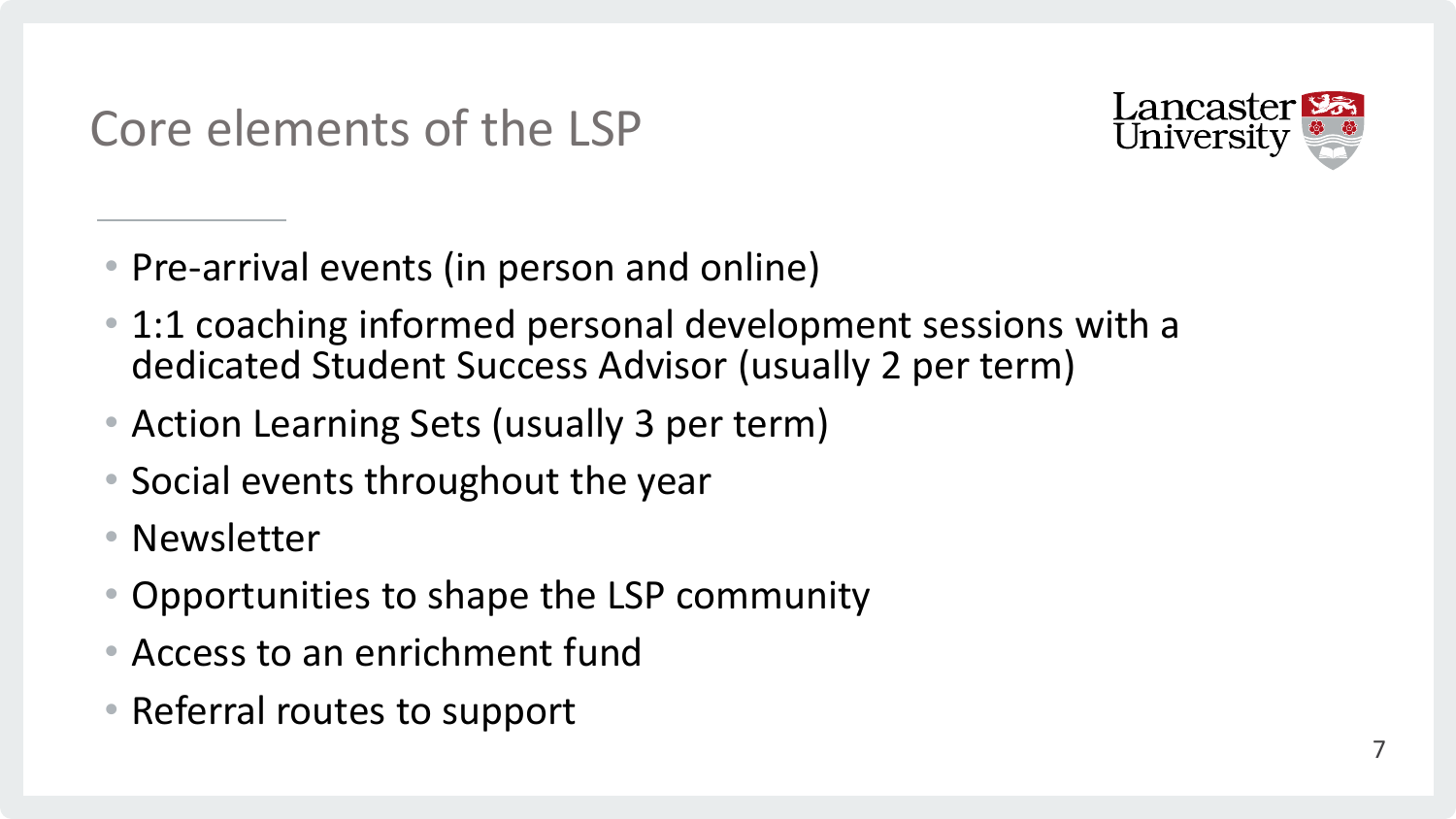The LSP and positive change in the individual and the institution



The LSP aims to empower students from underrepresented backgrounds to get the most out of their university experience.

We don't just address barriers to learning, we build on the particular strengths that individuals bring to their studies. Mature students often have excellent organisational skills, are not afraid of speaking up in seminars and have clear career goals they are working towards for example.

In addition, the LSP acts on student feedback to encourage positive change within the University.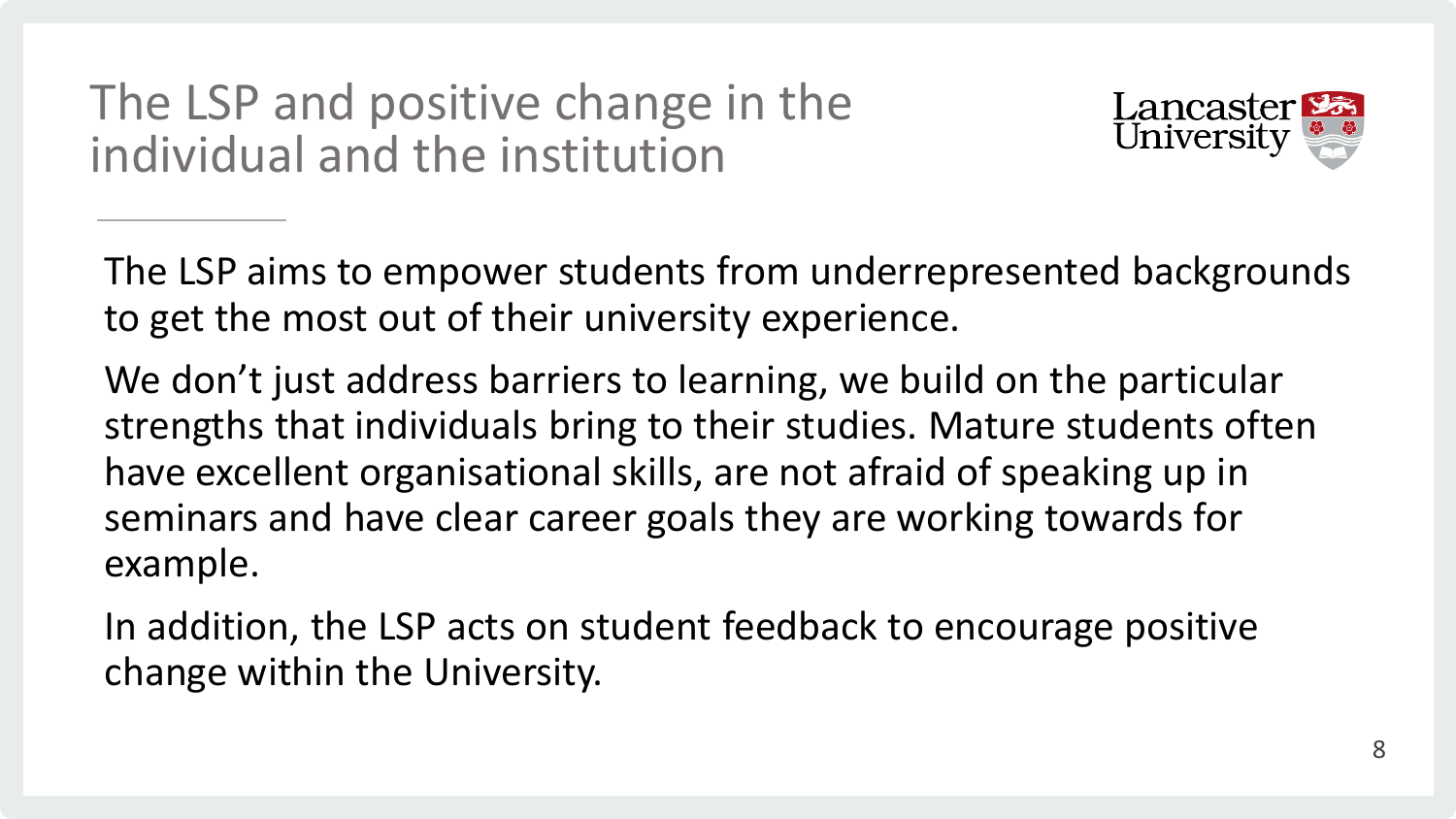Mature students at Lancaster University and on the LSP 2021-22\*



- Number of mature ug UK students studying at Lancaster: 336 out of a total of 8,694 ug UK students. (3.86%)
- Number of mature ug UK students on the LSP out of the total of mature ug UK students at the University: 60 out of 336 (17.9%)
- 25% of LSP students are mature (60 out of 239), and some are parents or have caring responsibilities
- Lancaster doesn't offer part-time studying options
- APP target to improve the retention rate of mature students
- \* Figures given for ug UK students only because overseas and EU students are not eligible to join the LSP due to WP funding.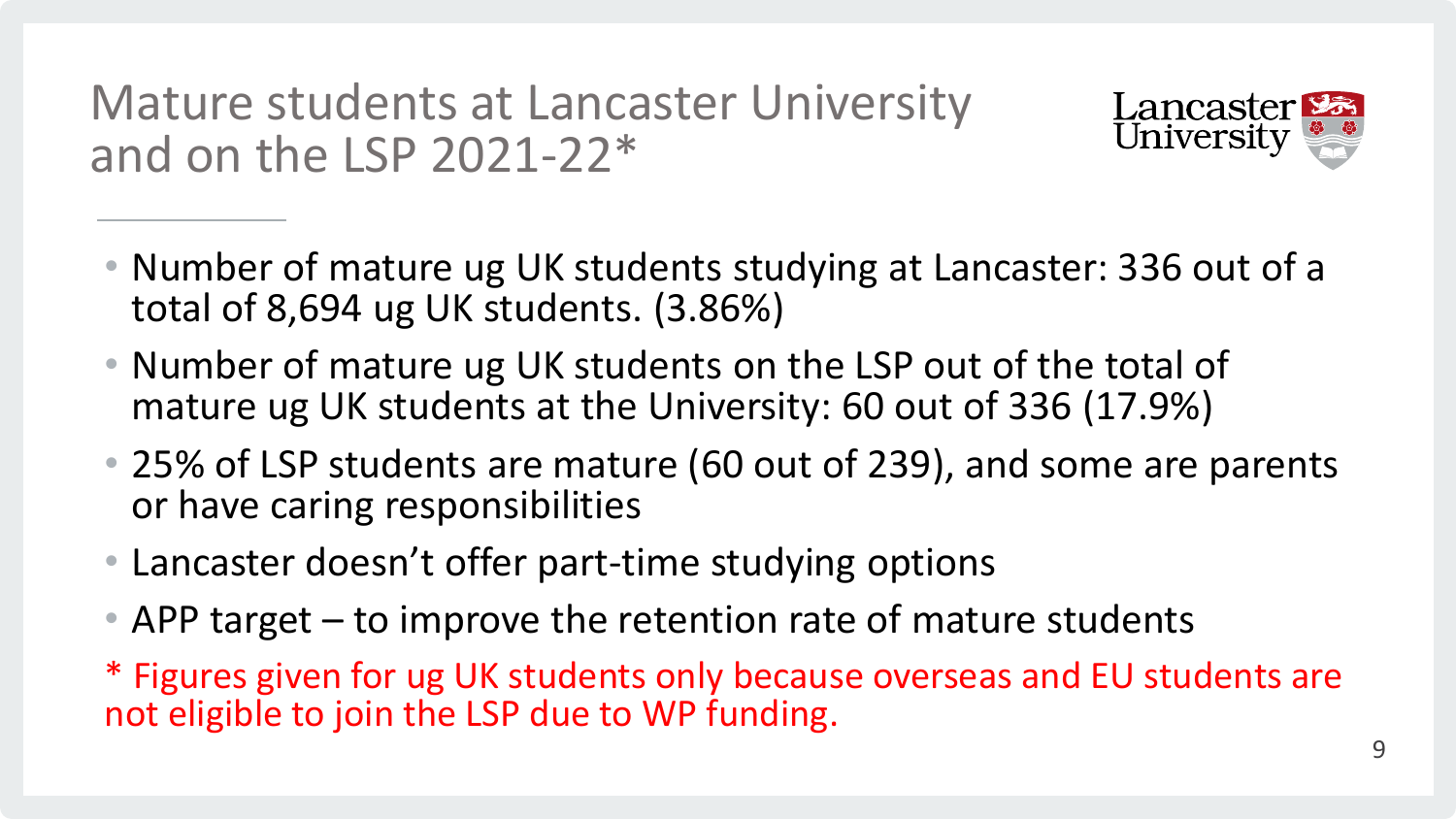#### Meet some of our mature students





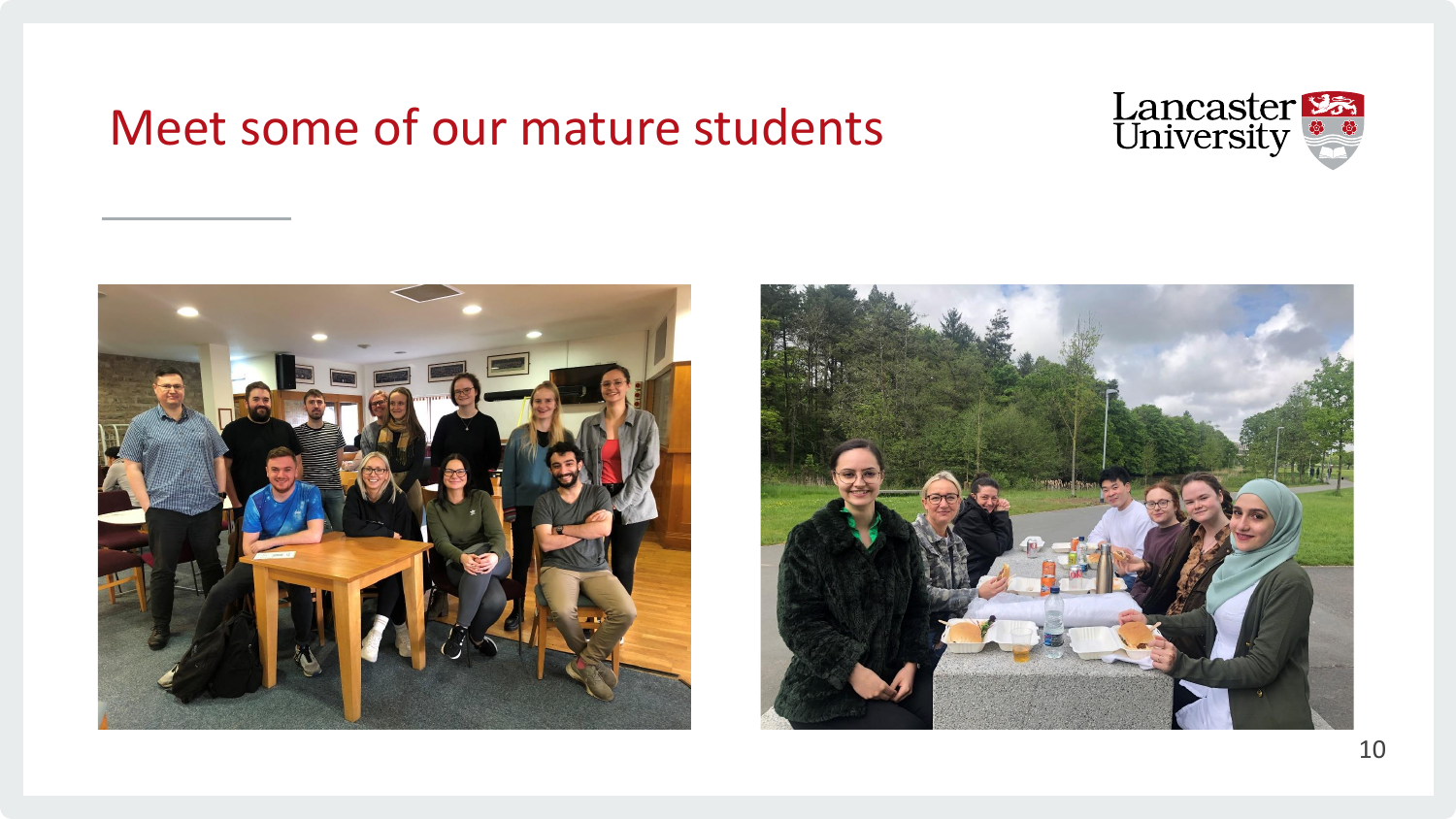#### A student perspective – female 2nd Year Criminology mature student



"The main challenge I faced was time management. Having the one hour twenty-minute commute, meant I had to put my son in wrap around care on top of school hours so I could adhere to my timetable of lectures across four days, some which started at 10am and others that didn't finish until 4pm.

I had to miss one of my module lectures for the whole term because it was at 5pm until 6pm in the evening which was impossible for me to attend because of my caring responsibilities. I feel this disadvantaged me not been able to be there in person however I was grateful for the lectures been recorded so I could catch up online.

The time I wasn't in university I was a single parent and running a household, I spent many nights reading and doing essays because I had other things to do the rest of the time. The cost of petrol and rise in living costs had affected me so I reached out to my Success Officer, and he told me to apply for financial support which a great help.

Another challenge was my timetable changing each term. I had 1 lecture on one of the days and emailed the department and they managed to move it to another day where I had other things meaning it was consolidating my days which made it easier for me to commute.

Adding to that, the support I have received from the LSP and my peers has been invaluable, knowing that others are in similar situations makes you feel like you're not alone and you're in it together, having that support has built my confidence in myself and pushed me to believe more in myself. Although it has been a challenge, the support I have received has helped me so much and made me believe that anything is possible."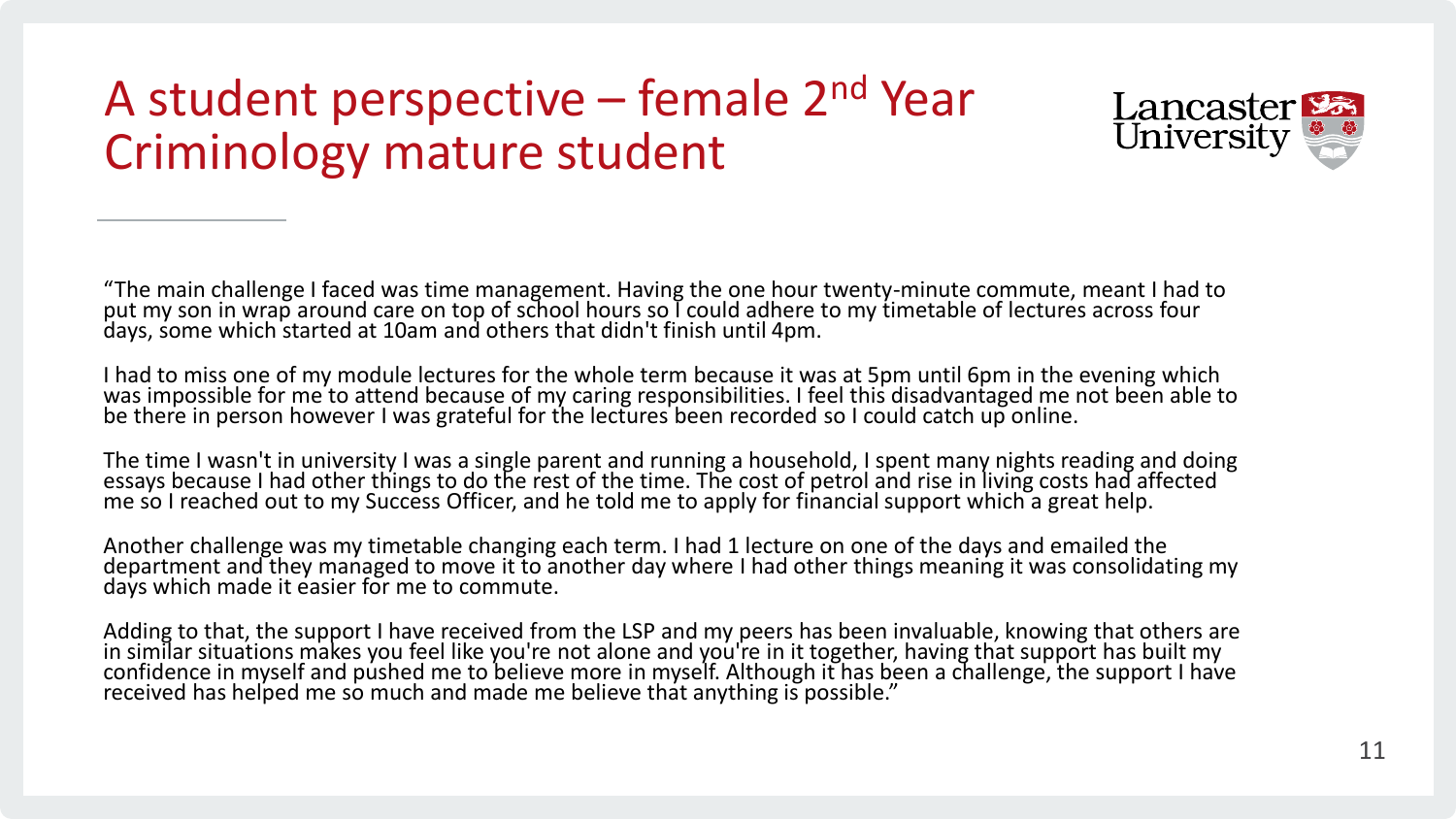#### Examples of issues raised by mature student parents and carers (1)



| <b>Issue</b>                                                                                                                          | <b>Support/response</b>                                                                                                                                                                                                                                 |
|---------------------------------------------------------------------------------------------------------------------------------------|---------------------------------------------------------------------------------------------------------------------------------------------------------------------------------------------------------------------------------------------------------|
| I'm feeling lonely - no one on my course is in a similar position to me and I<br>would like to have met other mature students earlier | Mature specific LSP events pre-arrival and a mature social in welcome<br>week. Regular LSP mature Action Learning Sets and social events<br>throughout the year. The LSP are liaising with colleges to coordinate with<br>their mature student support. |
| I don't have friends on my course. I don't have time to socialise or join<br>societies because I have too many family commitments     | Informal buddying with other LSP students and feedback to departments<br>to encourage buddying                                                                                                                                                          |
| When looking at Universities, mature students said they were looking<br>for reassurance that there would be people like them there.   | LSP recorded interviews with 2 mature students for website and<br>are developing a new mature student information website                                                                                                                               |
| Late communication of timetable causing issues with arranging childcare                                                               | Student encouraged to contact department which now consults the<br>student before they issue her timetable and makes any changes before<br>issue                                                                                                        |
| Some of my lectures are at 5pm, which makes life difficult with small<br>children                                                     | Unfortunately, some big lectures can only take place at this time due to<br>timetabling contstraints, but online options can be arranged with the<br>department.                                                                                        |
| It's a waste of my time commuting to campus for just one hour<br>of teaching                                                          | Student encouraged to contact department who were able to move<br>the sessions and LSP have liaised with Timetabling to try and prevent<br>this arising in the first place                                                                              |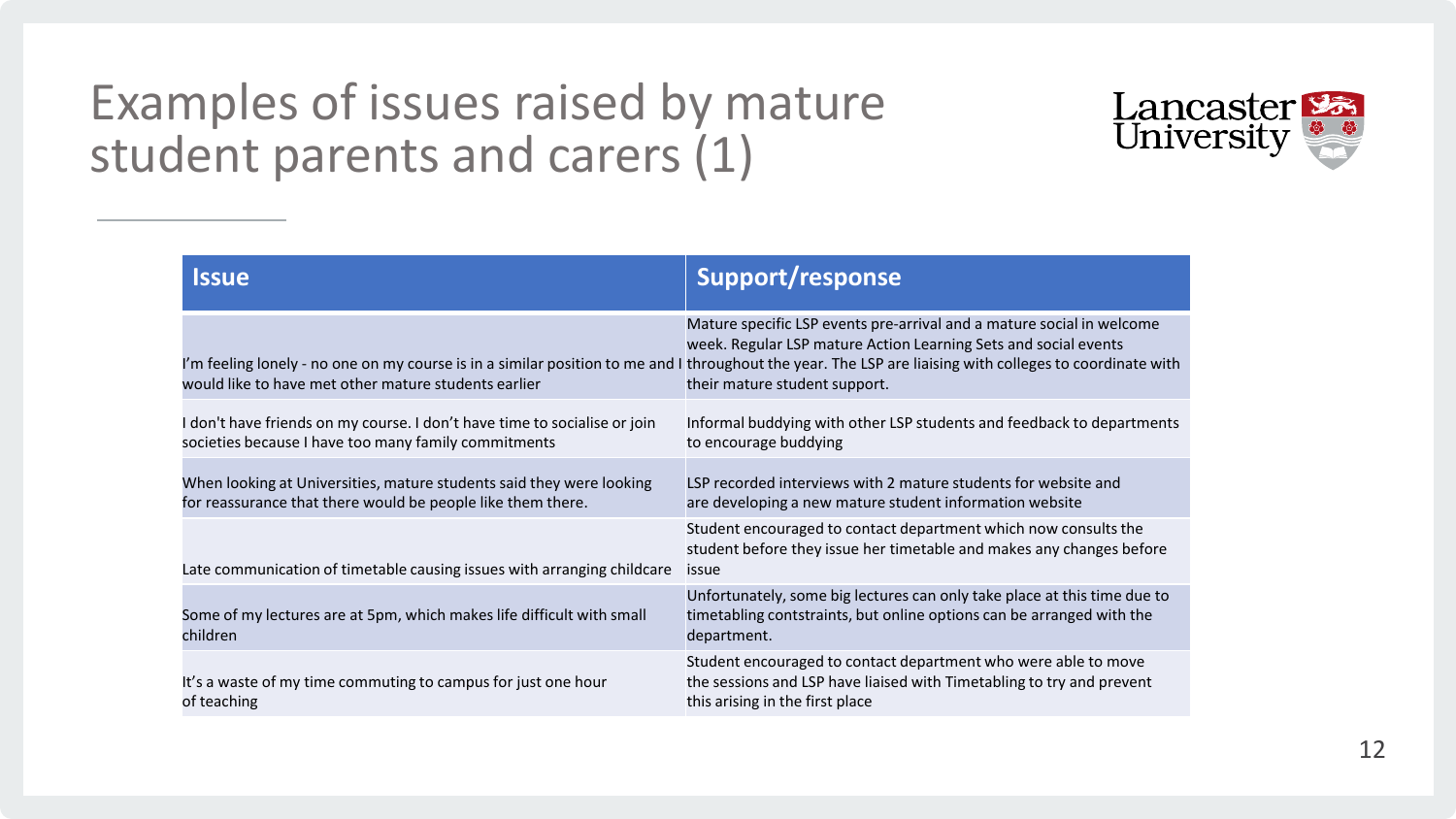#### Examples of issues raised by mature student parents and carers (2)



| <b>Issue</b>                                                                                                                               | Support/response                                                                                                                                                                                                                                                                          |
|--------------------------------------------------------------------------------------------------------------------------------------------|-------------------------------------------------------------------------------------------------------------------------------------------------------------------------------------------------------------------------------------------------------------------------------------------|
| Student becoming pregnant in first year                                                                                                    | Personal LSP Success Advisor arranged meeting with student and<br>department to find out how it could support. Resulted in flexibility around<br>coursework and intercalation. Also put student in touch with another<br>undergraduate student who had become pregnant during her studies |
| Information for students who are pregnant, preparing to become parents<br>or already a parent or carer hard to find on University website. | LSP met with Student Services to feed back on our student's experience<br>and this led to the development of new webpages for student parents and<br>carers                                                                                                                               |
| I'd like to find an internship with child friendly hours during the summer<br>vacation                                                     | LSP Success Advisor put the student in contact with specialist Mature<br>Student Careers Advisor for 1:1 support                                                                                                                                                                          |
| A lot of the careers support at the University seems to be aimed at<br>younger students with no prior experience                           | LSP is now working closely with the Careers service to ensure mature<br>students are receiving tailored support. For example the Mature Student<br>Careers Advisor was invited to attend a Mature ALS meeting                                                                             |
| The car parking cost is high                                                                                                               | The student used their LSP Enrichment Fund allocation to pay for this                                                                                                                                                                                                                     |
| I feel guilty studying when I should be helping my son with his GCSE<br>revision - it's not like I'm earning any money is it?              | The LSP provides many opportunities to talk feelings through and share<br>experiences, both with staff and peers                                                                                                                                                                          |